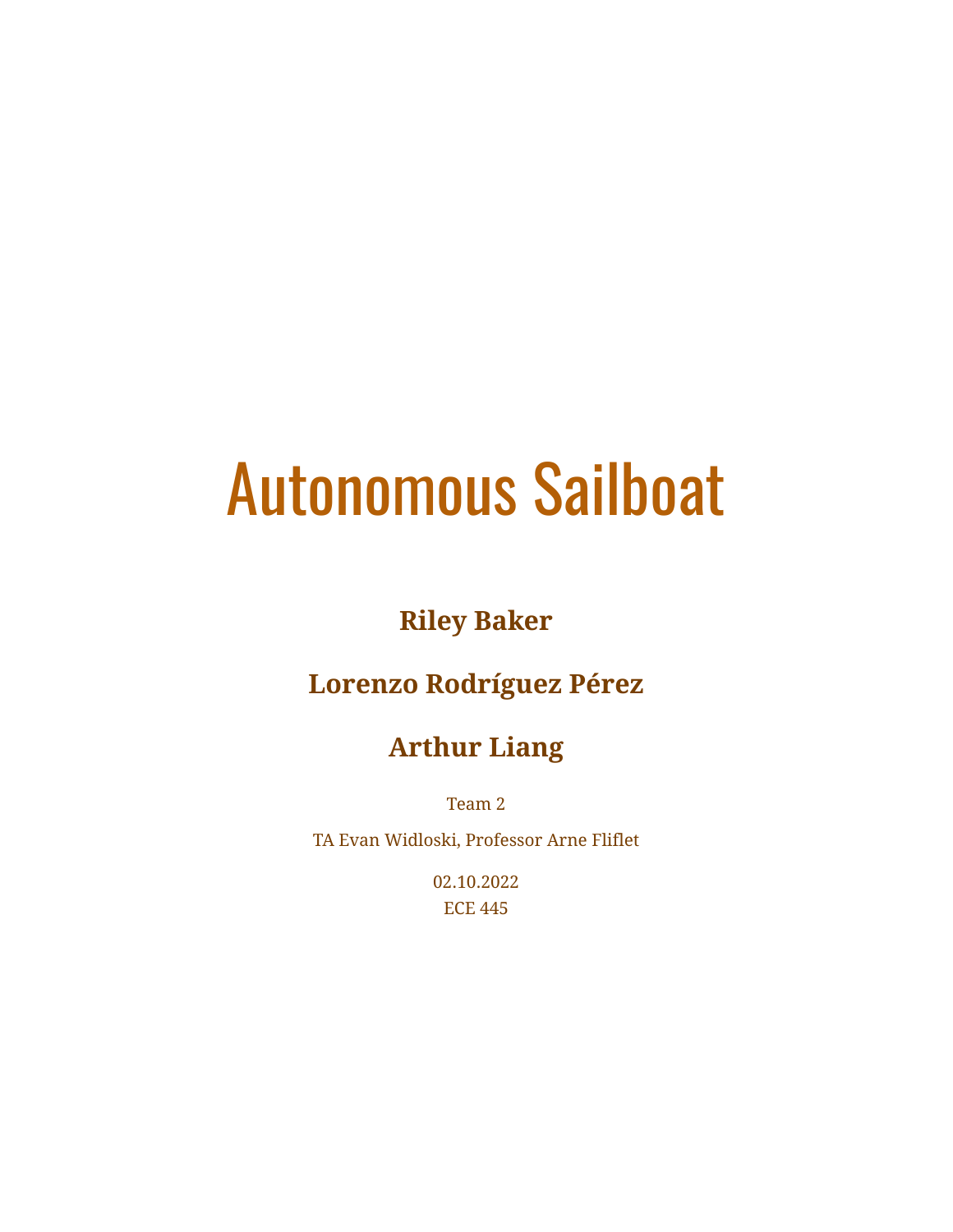## 1. Introduction

#### 1.1 BACKGROUND

WRSC (World Robotic Sailing Championship) is an autonomous sailboat competition that aims at stimulating the development of autonomous marine robotics. Unlike the more traditional problem of autonomous RC vehicles, autonomous sailboats pose a more challenging control problem – dual-mode capability. In the event that the autonomous system cannot navigate a difficult environment (harsh winds, etc.), the user needs to be able to manually control the boat back to base. It would be difficult for the user to retrieve the boat otherwise. Furthermore, the convoluted steering system on RC sailboats presents a steep learning curve. Amateur users greatly benefit from this dual-mode capability and are less likely to potentially lose their sailboat to the wind or waves. In addition, autonomous sailboats attract great attention due to their possible infinite endurance [1].

#### 1.2 OBJECTIVE

Our project aims at developing an affordable autonomous sailboat design capable of sailing under radio control and maintaining its course in an autonomous mode. Other autonomous sailboat designs on the market utilize expensive autopilots such as the Pixhawk Flight Controller. Our design utilizes low-cost sensors and servos that will make it affordable and easy to install into any standard RC sailboat.

Being affordable, our design will be more marketable to amateur users who are not willing to spend the extra money on alternative systems. Thus, the sailboat will offer a "return to base" feature that would diminish concern of losing their boat via lack of steering ability. More experienced users will also benefit from this feature in the event of their sailboat losing signal to the wireless transmitter controller.

Users will also be able to monitor real-time sensor data that will be critical in revising the autonomous mode path planning algorithms and potentially useful in understanding manual control. This ground control system will receive this data from the on-board MCU via a telemetry transceiver. An RC transmitter will be used for manual steering and switching to and from the autonomous mode.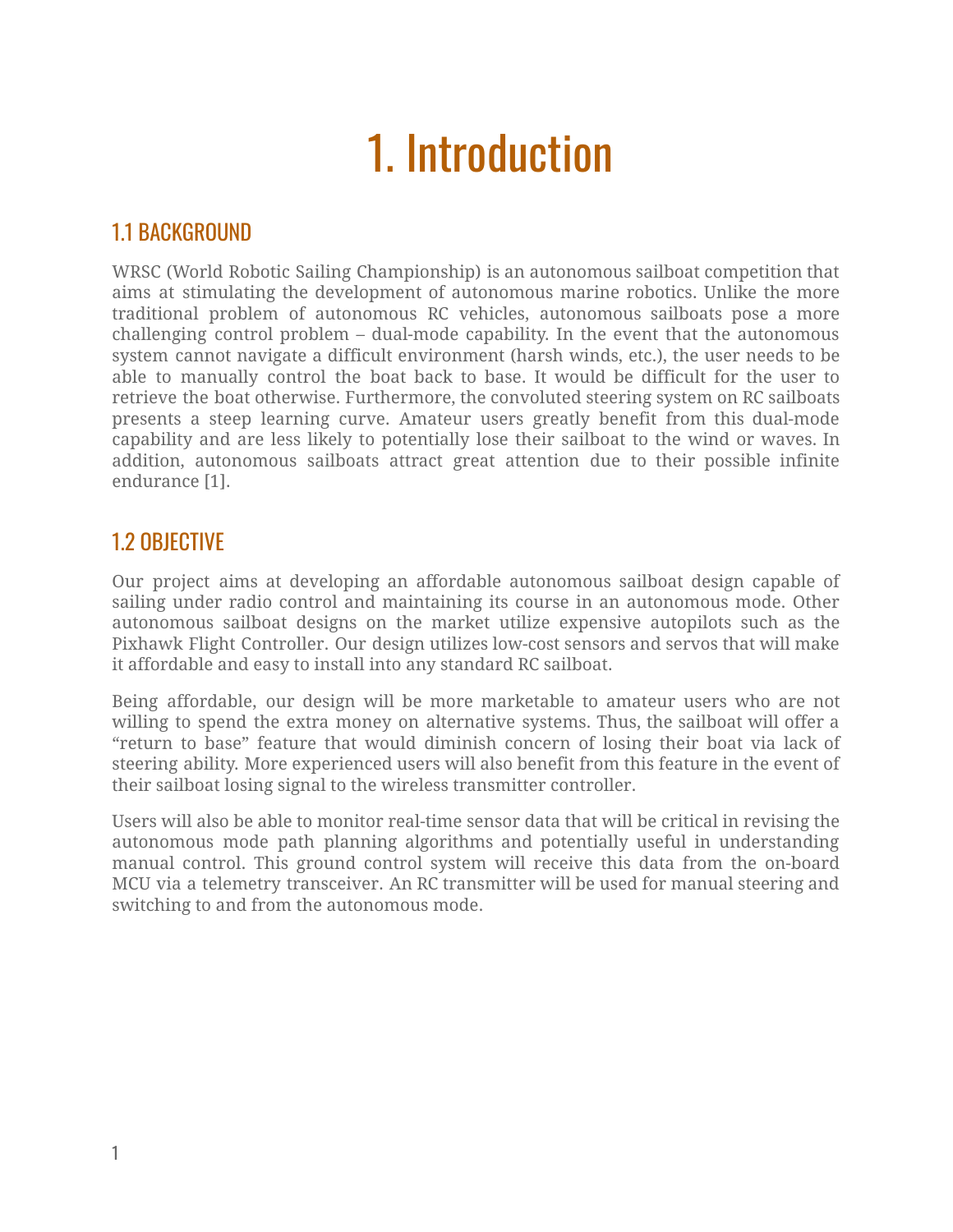### 1.3 PHYSICAL DESIGN

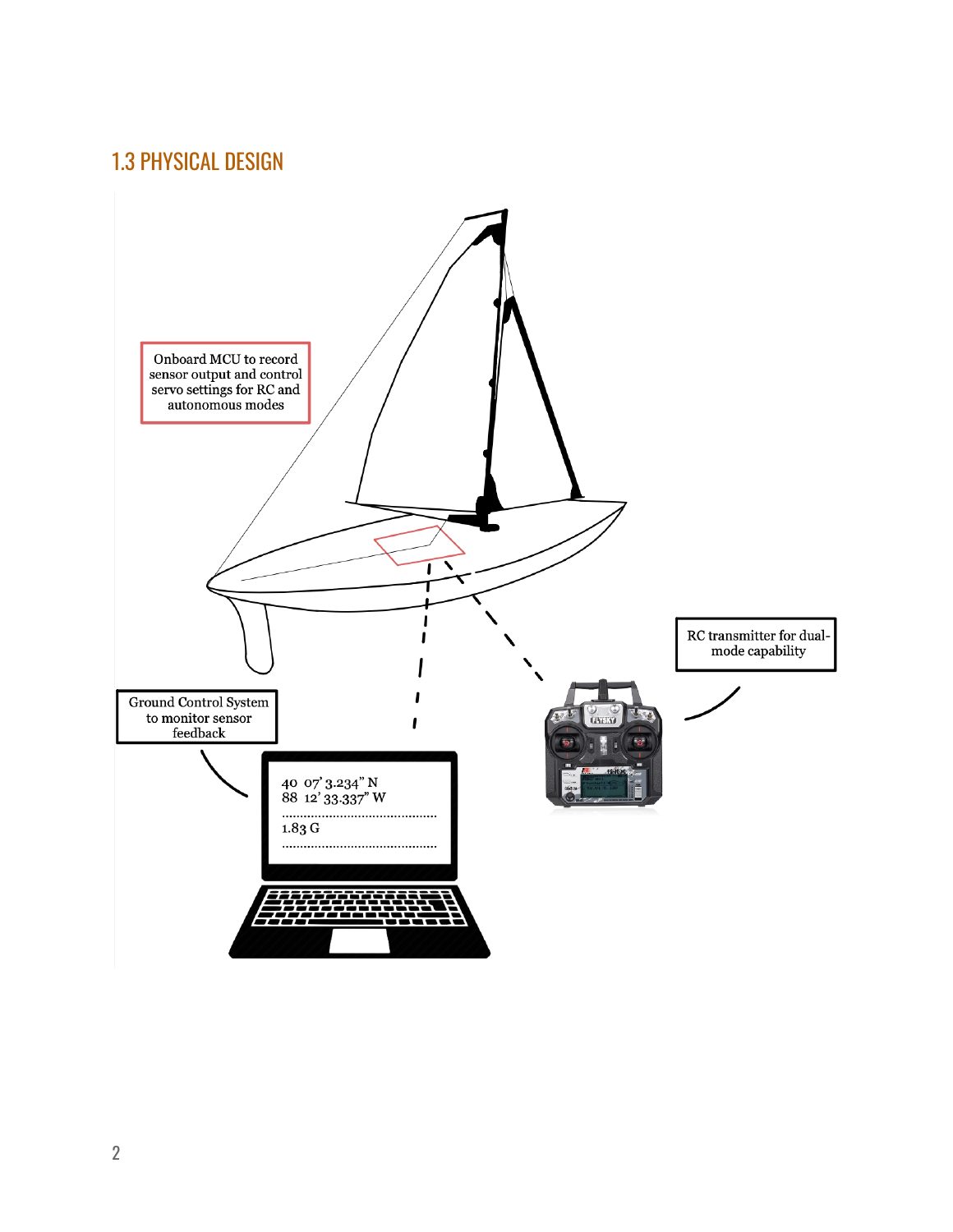### 1.4 HIGH-LEVEL REQUIREMENT LIST

- The sailboat should have dual-mode capability; the operator can switch between a manual and an autonomous mode.
- The sailboat can record and transmit servo, sensor and position data back to base.
- When in autonomous mode, the sailboat should be able to maintain a compass heading.
- The operator should be able to use a "return to base" feature that guides the sailboat back to base.

## 2. Design

### 2.1 BLOCK DIAGRAM

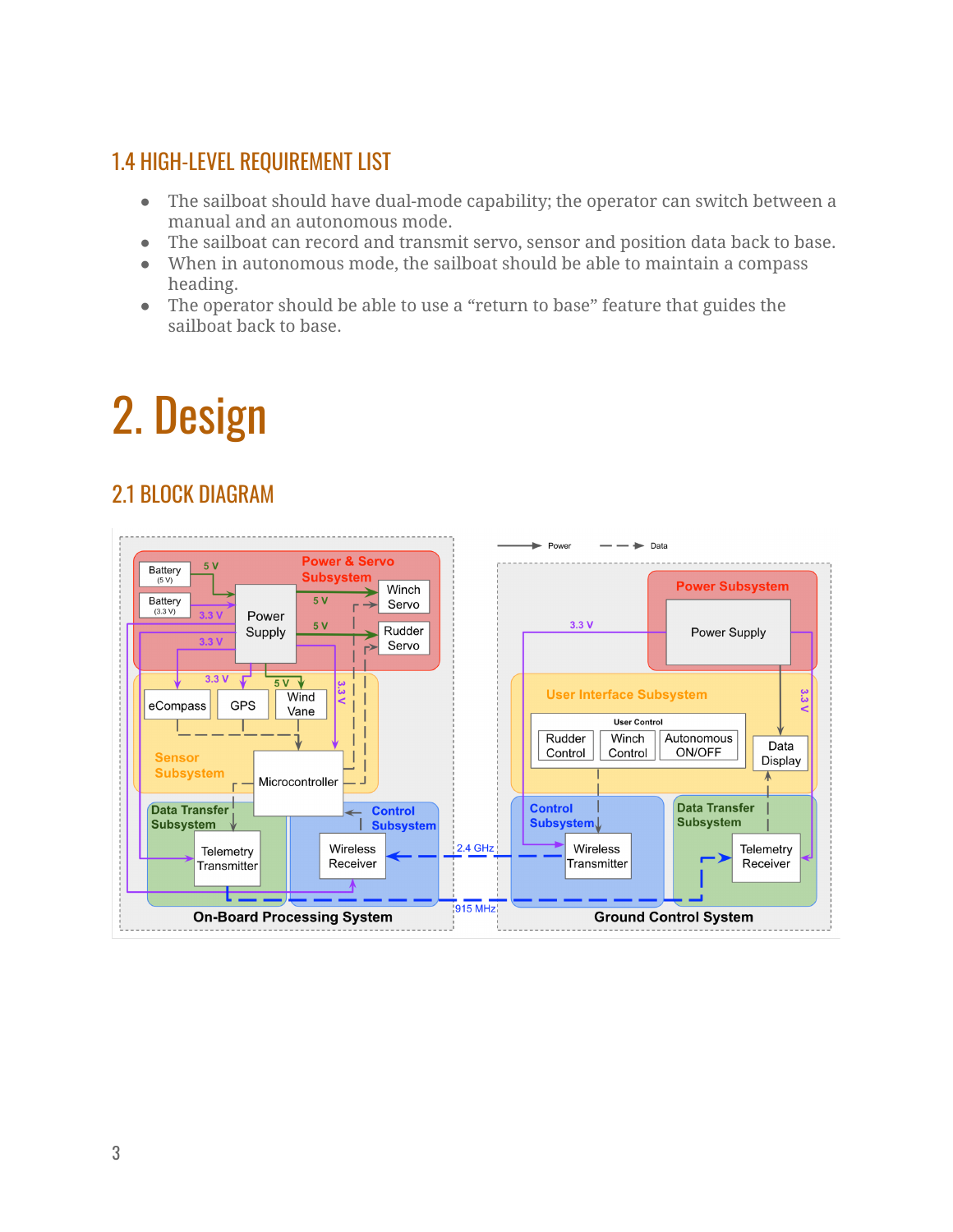#### 2.2 ON-BOARD PROCESSING SYSTEM

#### 2.2.1 Control Subsystem

#### **Microcontroller:**

The microcontroller will take data from all the sensors (GPS, Wind vane, Compass, Accelerometer) and use that information to compute the winch and rudder servos angles. When the system is operated in manual mode, it will adjust the winch and rudder servos angles according to the information received from the transceiver.

*Requirement 1: Can adjust servos angles with a tolerance of ± 3º.*

*Requirement 2: Processor can calculate position, heading, wind speed and direction within a 5% margin of error.*

#### **Wireless Receiver:**

The wireless receiver will receive user control inputs when in manual mode and send these inputs to the microcontroller that will then decide how to adjust the servos. This receiver will also receive the autonomous mode ON/OFF signal and return to base signal.

*Requirement: Must accept signals of standard RC sailboat frequency of 2.4 Ghz.*

#### 2.2.2 Sensor Subsystem

#### **GPS (NEO-6G):**

The GPS will track the sailboat's position. It will send the position to the microcontroller so that it can operate the "return back to base" feature.

*Requirement: GPS can locate the sailboat with a 4 meter precision.*

#### **eCompass (LSM303DLHC):**

The eCompass will send the direction that the sailboat is taking to the microcontroller so that the system can adjust itself if it deviates due to some disturbances. It will also provide the acceleration data to the microcontroller so the user can track the speed of the boat.

*Requirement: Can tell the direction the sailboat is facing with a tolerance of ± 10º.*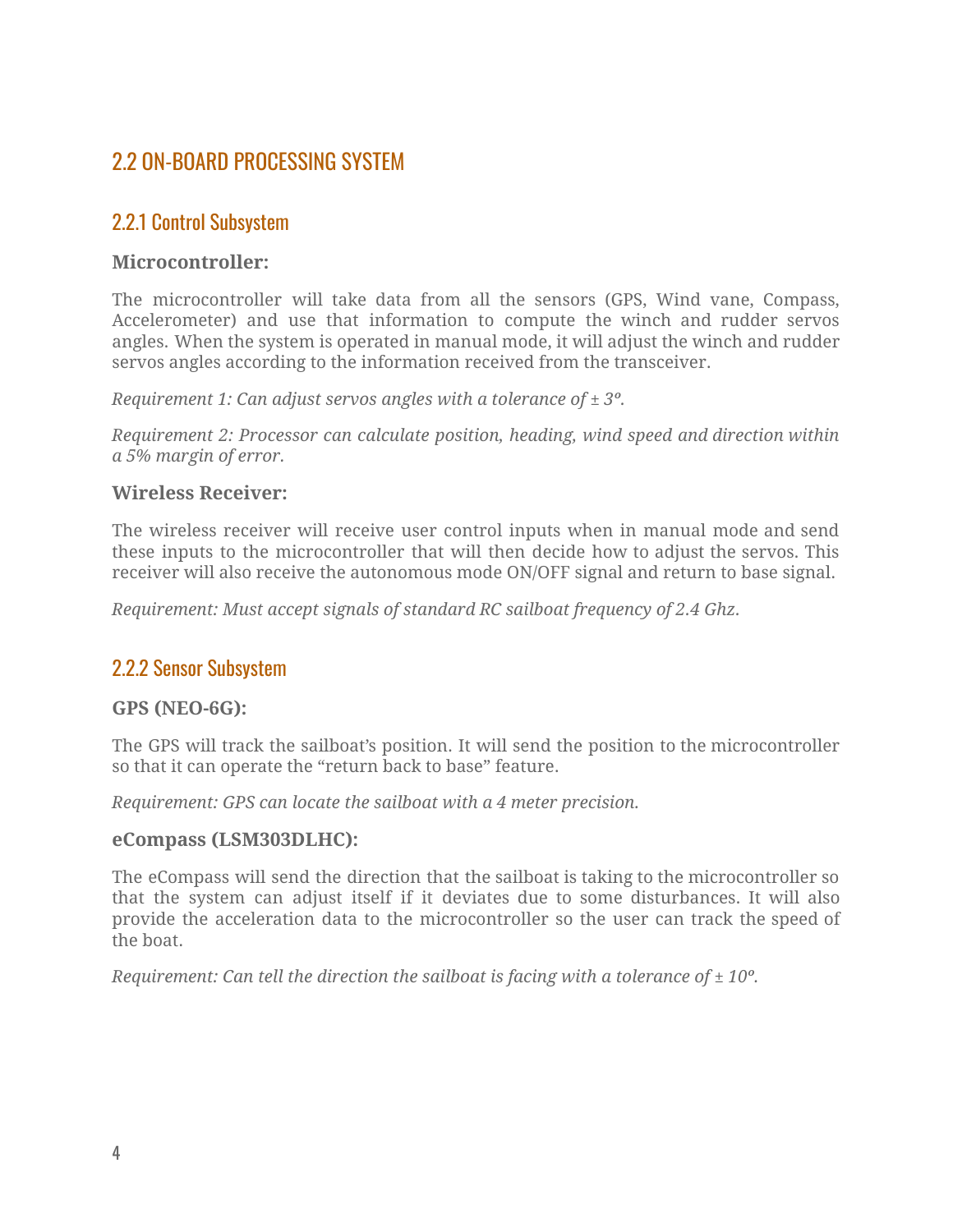#### **Wind Vane (MA3 Miniature Absolute Magnetic Shaft Encoder):**

The wind vane will tell the microcontroller what direction the wind is going.

*Requirement: Can tell the direction the wind is going with a tolerance of ± 15º.*

#### 2.2.3 Power & Servo Subsystem

#### **Battery:**

The battery will be located at the board system, providing electricity to the power supply which will power all electrical components on the boat. The boat will contain two sets of batteries: a 3.3 V battery and a 5 V battery, due to certain components requiring different voltage levels.

*Requirement: The batteries should provide the desired voltage with tolerance of ±0.2 V.*

#### **Winch Servo:**

The winch servo is located near the front of the boat, and will be able to rotate the sails of the boat based on the controlling signal generated from the microcontroller, and powered by the power supply with 5 V electricity. This would allow the change in angle of the sails, allowing different maneuvers while sailing.

*Requirement: Must provide around or at least 5.25 kg-cm of torque.*

#### **Rudder Servo:**

The rudder servo is located at the rear of the boat, which will be able to rotate the rudder of the boat based on the controlling signal generated from the microcontroller, and powered by the power supply with 5 V electricity. This would allow the boat to change direction in which to travel.

*Requirement: Must provide around or at least 1.83 kg-cm of torque.*

#### **Power Supply:**

The power supply will connect to all electrical components that require electricity. For the board system, the power supply will pull electricity from the batteries and supply the components with electricity of the corresponding voltage level (pre-routed).

*Requirement: Must provide 3.3 V with tolerance of ±0.3 V and 5 V with tolerance of ±0.2 V.*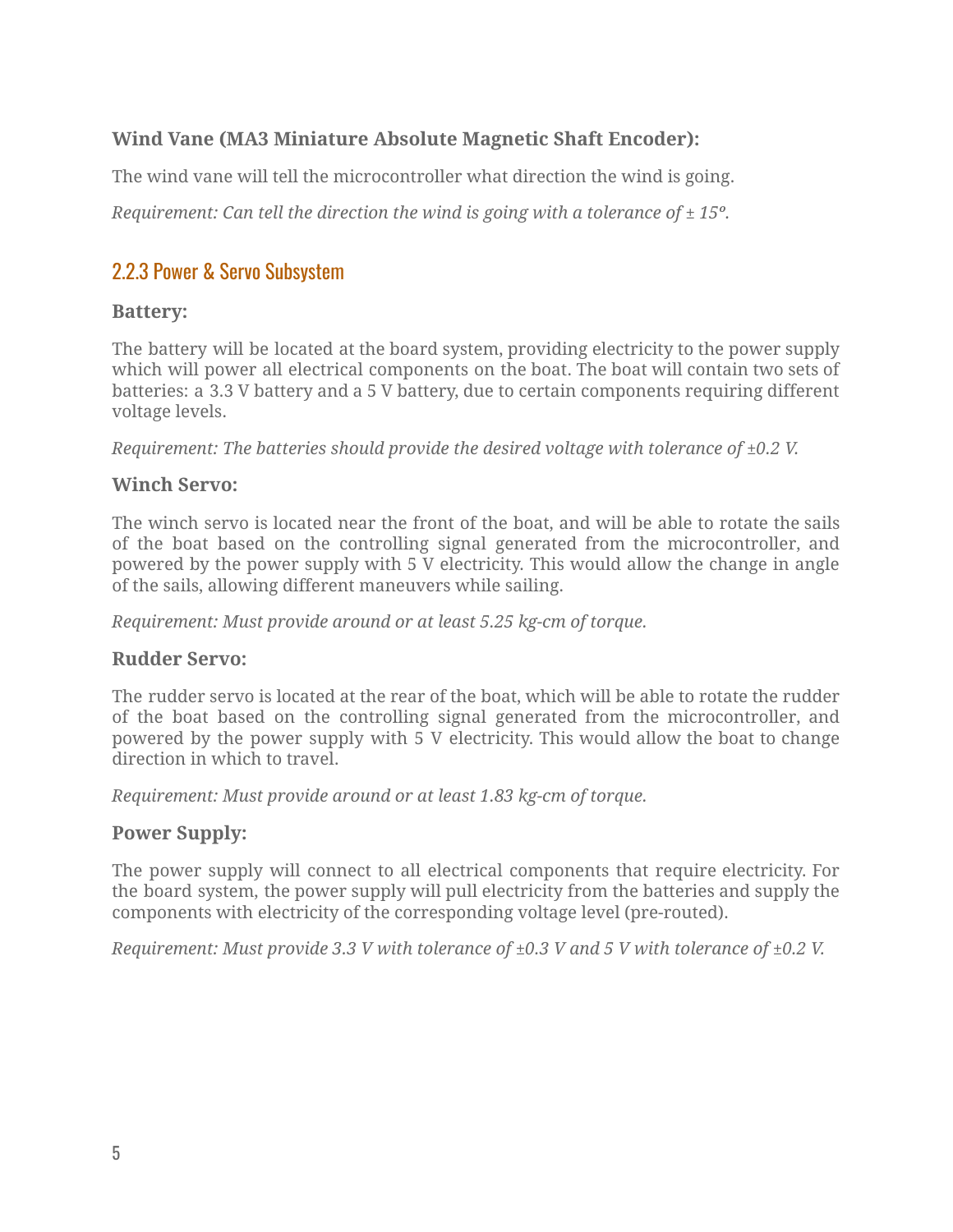#### 2.2.4 Data Transfer Subsystem

#### **Telemetry Transmitter (GAMMA-915R-SO):**

The telemetry transmitter will transmit servo, sensor and position information to the ground control system.

*Requirement: Possesses a line of sight range > 10 kilometers.*

#### 2.3 GROUND CONTROL SYSTEM

#### 2.3.1 Control Subsystem

#### **Wireless Transmitter (FS-i6 Digital Proportional Radio Control System):**

The wireless transmitter will transmit user inputs from the user control panel to the on-board processing system when autonomous mode is OFF. It will also send the autonomous mode signal ON/OFF and "return to base" signal to the on-board processing system.

*Requirement: Must transmit at standard RC sailboat frequency of 2.4 Ghz.*

#### 2.3.2 User Interface Subsystem

#### **User Control Panel:**

The user control panel will contain mainly three knobs: a control for rudder, a control for winch, and a button to toggle autonomous mode for the boat. When autonomous mode is turned ON, the boat will travel autonomously on a predetermined route (controls on the rudder and winch from the user will be ignored). When autonomous mode is turned OFF, the user may use the rudder and winch control to manually control the boat's direction of travel.

#### **Data Display:**

The data display will be a screen providing and displaying real-time data collected by the sensors on the boat (relayed back through the transceiver module). This includes position of the boat (GPS), direction of the boat (compass), wind speed and direction (wind vane), and acceleration of the boat (accelerometer).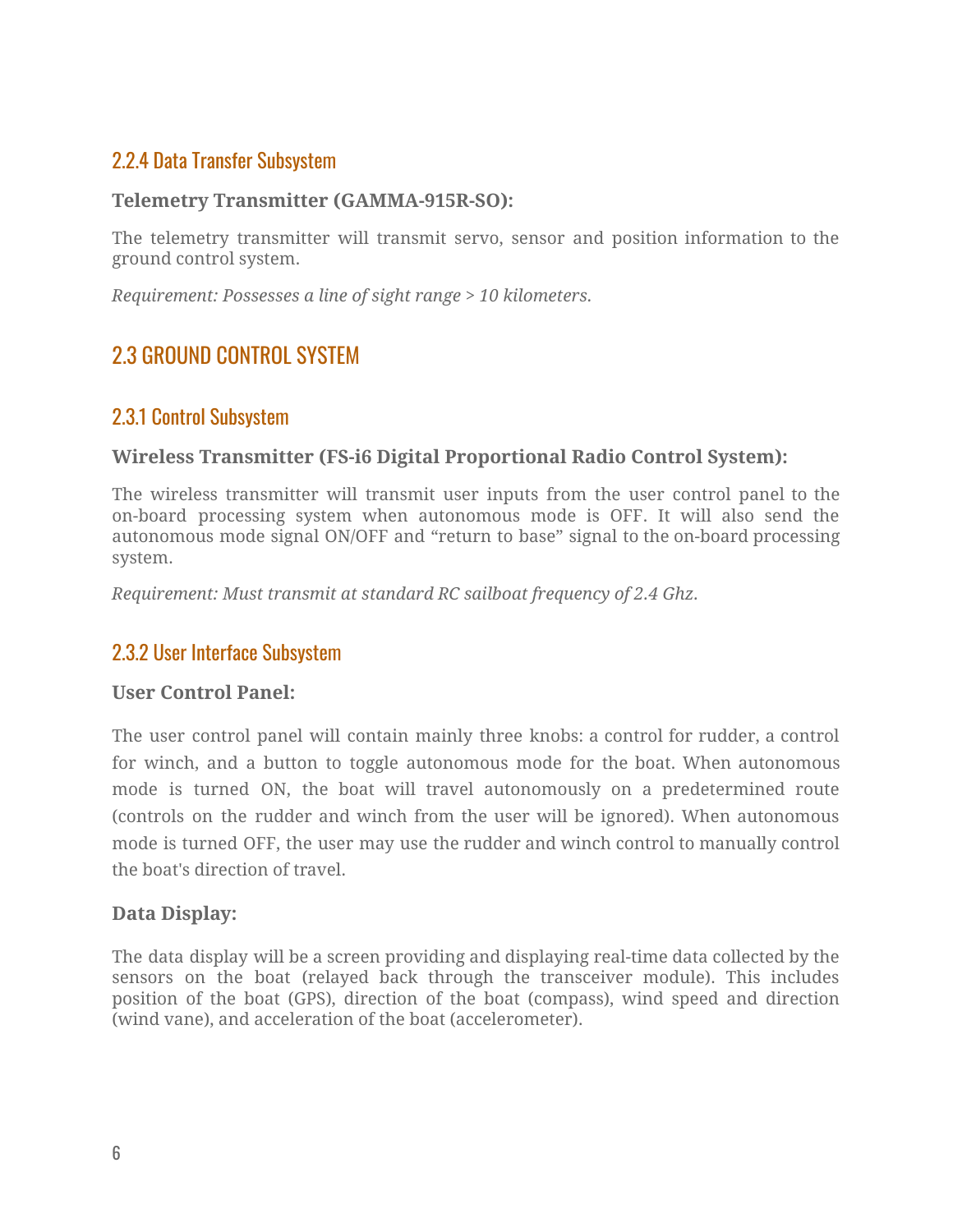#### 2.3.3 Power Subsystem

#### **Power Supply:**

The power supply will connect to the transceiver module and the data display and provide power to those components with required voltage. For the remote system, the power supply may pull electricity from any valid power source.

*Requirement: Must provide a 3.3 V with a ± 0.3 V tolerance.*

#### 2.3.4 Data Transfer Subsystem

#### **Telemetry Receiver (GAMMA-915R-SO):**

The telemetry receiver will receive servo, sensor and position information to allow the user to view real-time data from the sensors via their laptop display.

*Requirement: Possesses a line of sight range > 10 kilometers & USB Interface.*

#### 2.4 RISK ANALYSIS

The microcontroller is probably the block that poses the greatest difficulty to implement. It must take the data from the different sensors and use that data to compute the position that the sail and the rudder must take. The angles for the rudder and the sail must be PID controlled, because there are going to be perturbations (such as wind or water streams) that will make the angle change. PID control can be quite challenging because we will need to compute a model for the servos and make sure the model is correct. In addition, the microcontroller frequency will take a very important role in the PID control, if it is not fast enough the PID control will not work.

## 3. Ethics and Safety

### 3.1 ETHICS

There are a few ethics policies that we need to take into consideration with this project. Section 7.6 of the IEEE Code of Ethics I.5 states, "to seek, accept, and offer honest criticism of technical work… and to credit properly the contributions of others" [2]. As our project is not the first design for an autonomous sailboat, we ensure to credit any sources from previous projects and credit any resources we build upon [3]. Our project is a challenging assignment for the members of our team; we will strive to make use of any constructive criticism along the way.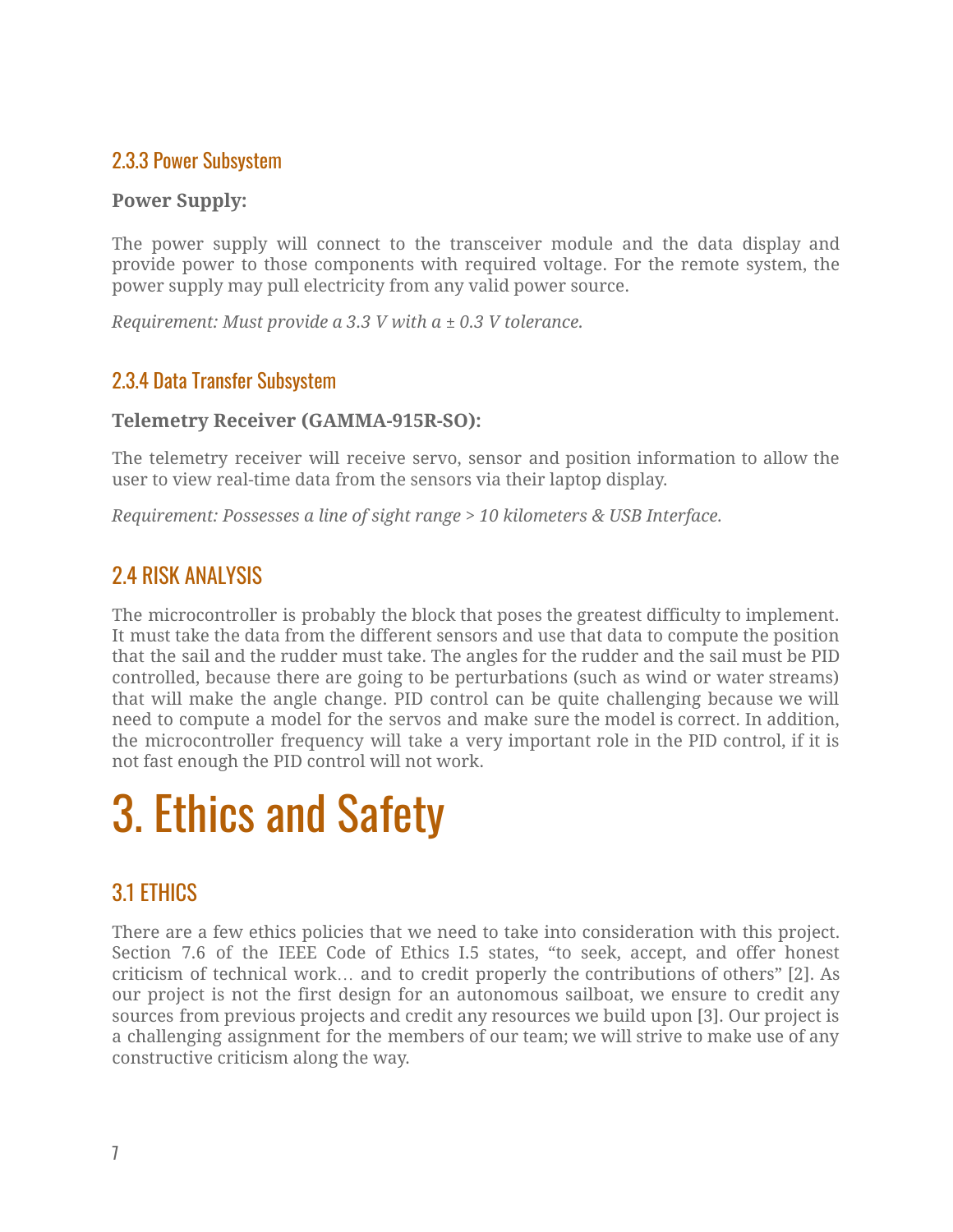#### 3.2 BOAT SAFETY AND DATA PRIVACY

Furthermore, there are a few safety concerns our team needs to address. As the sailboat will have an on-board power supply, we must ensure that the casing of the power subsystem is completely waterproof and does not pose any risk for electrical shock. We will also ensure that wire connections from the servos to our waterproof casing are robustly secured to resist vibration and rolling as the sailboat may face on-board water exposure. Finally, our ground control system application will allow users to monitor the sensor data from the sailboat. Such data as the GPS coordinates of the boat, and hence user, poses a risk to their privacy. We will ensure that this application protects and does not monitor the user's data. Through ensuring safety we abide to uphold IEEE standards I.1; "to hold paramount, the safety, health, and welfare of the public… and to protect the privacy of others" [2].

#### 3.3 TEAM SAFETY

Finally, our team will ensure to follow Lab Safety guidelines in testing our circuits and sensors. We will also abide by COVID-19 CDC recommended safety guidelines as we meet in person to work on the project.